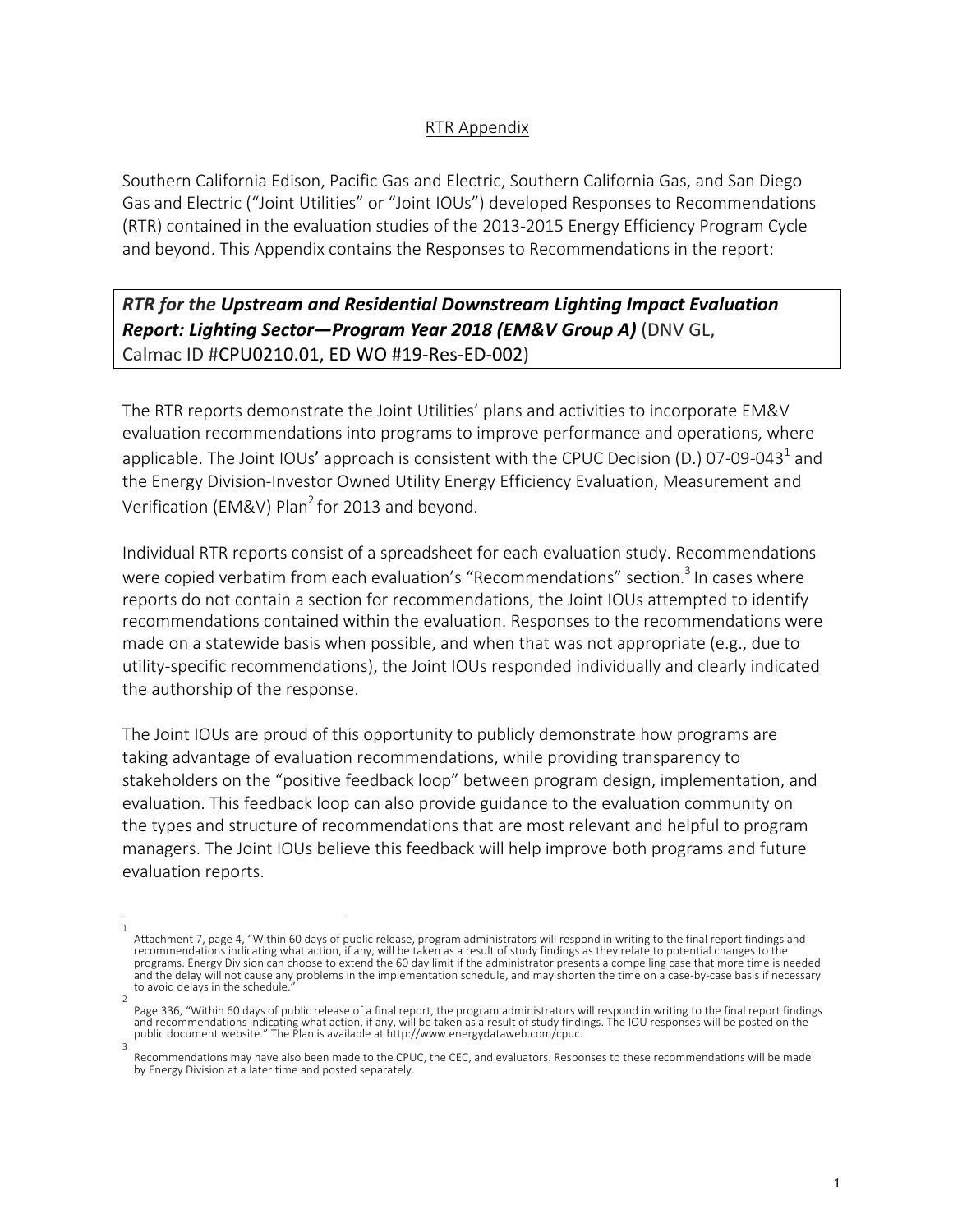**Study Title:** Upstream and Residential Downstream Lighting Impact Evaluation Report: Lighting Sector—Program Year 2018 (EM&V Group A) **Program:** Lighting **Author:** DNV GL **Calmac ID:** CPU0210.01 **ED WO:** 19-Res-ED-002

**Link to Report:** http://calmac.org/publications/CPUC\_Upstream\_Lighting\_Sector\_PY2018\_Impact\_Eval\_Report\_FINAL\_CALMAC.pdf

|      |                                                                                                                                                      |                                                                                                                                                                                                                                                                                                                                                                                                                                 |                                                                                                                                                                                                                                                                                                                                                                                                                                                                                                                                                                                                                                                 |                                                               |                                               | <b>PG&amp;E (if applicable)</b>                                                                                                                                                                                                                                                                                                                                                                                                                                                                                                                                                                                                                                                                                                                                                                                                                                                                                                                                                                                                                                                                                                                                                                                                                                                                                                                                                              | <b>SCE</b> (if applicable)                    |                                                                                                                                                                                                                                                                                                                                                                                                                                                                                                                                                                                                                                                                                                                                                                                                                                                                                                                                                                                                                                                                                                                                                                                                                                                                                                                                              | <b>SDG&amp;E</b> (if applicable)              |                                                                                                                                                          |
|------|------------------------------------------------------------------------------------------------------------------------------------------------------|---------------------------------------------------------------------------------------------------------------------------------------------------------------------------------------------------------------------------------------------------------------------------------------------------------------------------------------------------------------------------------------------------------------------------------|-------------------------------------------------------------------------------------------------------------------------------------------------------------------------------------------------------------------------------------------------------------------------------------------------------------------------------------------------------------------------------------------------------------------------------------------------------------------------------------------------------------------------------------------------------------------------------------------------------------------------------------------------|---------------------------------------------------------------|-----------------------------------------------|----------------------------------------------------------------------------------------------------------------------------------------------------------------------------------------------------------------------------------------------------------------------------------------------------------------------------------------------------------------------------------------------------------------------------------------------------------------------------------------------------------------------------------------------------------------------------------------------------------------------------------------------------------------------------------------------------------------------------------------------------------------------------------------------------------------------------------------------------------------------------------------------------------------------------------------------------------------------------------------------------------------------------------------------------------------------------------------------------------------------------------------------------------------------------------------------------------------------------------------------------------------------------------------------------------------------------------------------------------------------------------------------|-----------------------------------------------|----------------------------------------------------------------------------------------------------------------------------------------------------------------------------------------------------------------------------------------------------------------------------------------------------------------------------------------------------------------------------------------------------------------------------------------------------------------------------------------------------------------------------------------------------------------------------------------------------------------------------------------------------------------------------------------------------------------------------------------------------------------------------------------------------------------------------------------------------------------------------------------------------------------------------------------------------------------------------------------------------------------------------------------------------------------------------------------------------------------------------------------------------------------------------------------------------------------------------------------------------------------------------------------------------------------------------------------------|-----------------------------------------------|----------------------------------------------------------------------------------------------------------------------------------------------------------|
| Item | <b>Findings</b>                                                                                                                                      | <b>Additional Supporting</b><br><b>Information</b>                                                                                                                                                                                                                                                                                                                                                                              | <b>Best Practice /</b><br><b>Recommendations</b><br>(Verbatim from<br><b>Final Report)</b>                                                                                                                                                                                                                                                                                                                                                                                                                                                                                                                                                      | Recommendation<br><b>Recipient</b>                            | <b>Disposition</b>                            | <b>Disposition Notes</b>                                                                                                                                                                                                                                                                                                                                                                                                                                                                                                                                                                                                                                                                                                                                                                                                                                                                                                                                                                                                                                                                                                                                                                                                                                                                                                                                                                     | <b>Disposition</b>                            | <b>Disposition Notes</b>                                                                                                                                                                                                                                                                                                                                                                                                                                                                                                                                                                                                                                                                                                                                                                                                                                                                                                                                                                                                                                                                                                                                                                                                                                                                                                                     | <b>Disposition</b>                            | <b>Disposition Notes</b>                                                                                                                                 |
|      |                                                                                                                                                      |                                                                                                                                                                                                                                                                                                                                                                                                                                 |                                                                                                                                                                                                                                                                                                                                                                                                                                                                                                                                                                                                                                                 | If incorrect,<br>please<br>indicate and<br>redirect in notes. | Choose:<br>Accepted,<br>Rejected, or<br>Other | Examples:<br>Describe specific program change, give<br>reason for rejection, or indicate that it's<br>under further review.                                                                                                                                                                                                                                                                                                                                                                                                                                                                                                                                                                                                                                                                                                                                                                                                                                                                                                                                                                                                                                                                                                                                                                                                                                                                  | Choose:<br>Accepted,<br>Rejected, or<br>Other | Examples:<br>Describe specific program change, give<br>reason for rejection, or indicate that it's<br>under further review.                                                                                                                                                                                                                                                                                                                                                                                                                                                                                                                                                                                                                                                                                                                                                                                                                                                                                                                                                                                                                                                                                                                                                                                                                  | Choose:<br>Accepted,<br>Rejected, or<br>Other | Examples:<br>Describe specific program change, give<br>reason for rejection, or indicate that it's<br>under further review.                              |
| 1    | LEDs are the dominate<br>lighting technology and<br>are the preferred choice<br>among most consumers.                                                | LEDs comprise well over<br>50% of the market for all<br>three evaluated measure<br>groups, and LED prices<br>have fallen to a point<br>where they are competi-<br>tive with inefficient tech-<br>nologies, even without<br>program incentives. Up-<br>stream lighting program<br>incentives no longer in-<br>fluence customer pur-<br>chases as much as they<br>did when inefficient<br>lamps dominated the<br>lighting market. | PAs should move away<br>from a statewide up-<br>stream lighting program<br>model. Increases in stand-<br>ards are expected to re-<br>move the final pockets of<br>halogen bulbs in the mar-<br>ket, and halogens that re-<br>main in sockets have such<br>short measure lives that<br>they will soon be replaced<br>by LEDs. To the extent<br>that pockets of inefficient<br>bulbs remain and or these<br>changes happen inequita-<br>bly, residential lighting<br>programs should be tai-<br>lored to reach the appro-<br>priate segments of cus-<br>tomers, but these pro-<br>grams should be designed<br>thoughtfully to maximize<br>impact. | All PAs                                                       | Accepted                                      | PG&E tracks and considers the updates<br>in Lighting Codes and Standards in the<br>past, existing, and future program plan-<br>ning process. We constantly updated<br>the program and measures included in<br>the program to incorporate the find-<br>ings from past impact evaluations and<br>to prepare the retail market for upcom-<br>ing code changes. In line with this strat-<br>egy, PG&E did not offer the Primary<br>Lighting Program in 2020 and did not<br>include any deemed lighting measures<br>in its other residential programs in<br>2020.<br>The future Primary Lighting Program<br>will emerge through a state-wide third-<br>party solicitation. We are optimistic to<br>see some innovative approaches that<br>consider the changing paradigm of the<br>lighting retail market and customer<br>choices through this process. In addi-<br>tion, there will be third-party programs<br>launching through PG&E's third-party<br>solicitation process. Some of these new<br>programs may include lighting inter-<br>ventions where the opportunity for<br>savings still exist. The impact evalua-<br>tion indicated a shift in baseline and<br>market trends, and therefore we would<br>expect a targeted approach using up-<br>dated baseline selection in compliance<br>will be appropriate for the remaining<br>customer segments that carry ineffi-<br>cient lighting. | Other                                         | SCE recognizes that LEDs are a cus-<br>tomer's preferred choice when pur-<br>chasing lighting products and the in-<br>centives no longer influence a cus-<br>tomer's decision to purchase LEDs.<br>SCE closed its Residential Upstream Pri-<br>mary Lighting program as of December<br>31, 2019 due to the changes in Califor-<br>nia standards. SCE does not plan to im-<br>plement its own stand-alone Residen-<br>tial Upstream Lighting Program in the<br>future as the IOUs transition to the<br>new Statewide and Third Party model<br>where third party implementers will<br>propose, design, and implement EE<br>programs. As part of this transition, SCE<br>was designated by the Commission in<br>D.18-10-051 to be the lead program<br>administrator for the Statewide Light-<br>ing Program. As a result, SCE is cur-<br>rently conducting a solicitation for third<br>parties to propose, design, and poten-<br>tially implement one or more<br>Statewide Lighting Programs. It will be<br>the responsibility of any successful im-<br>plementer or implementers to tailor<br>their programs to reach the appropri-<br>ate segments of customers and provide<br>maximum value. As lead PA, it will be<br>SCE's responsibility to review and ap-<br>prove programs that meet compliance,<br>ex-post findings requirements, etc. | Other                                         | SDG&E no longer administers an up-<br>stream lighting program. SDG&E does<br>not have any current plans to adminis-<br>ter an upstream lighting program. |
| 2    | Upstream lighting pro-<br>grams shipped more<br>lamps to discount and gro-<br>cery stores than those<br>channels could reasonably<br>stock and sell. | Retail store surveys re-<br>vealed that participating<br>discount and grocery<br>stores sell far fewer<br>lamps than were shipped                                                                                                                                                                                                                                                                                               | Upstream lighting pro-<br>grams need to strike a bal-<br>ance between market size<br>and program shipments<br>and include careful moni-<br>toring of program sales in<br>these stores to ensure                                                                                                                                                                                                                                                                                                                                                                                                                                                 | All PAs                                                       | Accepted                                      | PG&E notes and understands the con-<br>cern on potential overstock and higher<br>shipment volumes through the pro-<br>gram. PG&E maintains a balance be-<br>tween its distribution of lamp volume<br>for POS and Shipping methods. While<br>the POS method provides completely                                                                                                                                                                                                                                                                                                                                                                                                                                                                                                                                                                                                                                                                                                                                                                                                                                                                                                                                                                                                                                                                                                               | Other                                         | SCE implemented improved monitoring<br>and verification practices in 2019 by in-<br>creasing the number of in-store verifi-<br>cations and by requiring manufacturers<br>to do their own inspections of stores<br>more frequently for overstock before<br>they request new allocation amounts                                                                                                                                                                                                                                                                                                                                                                                                                                                                                                                                                                                                                                                                                                                                                                                                                                                                                                                                                                                                                                                | Other                                         | SDG&E no longer administers an up-<br>stream lighting program. SDG&E does<br>not have any current plans to adminis-<br>ter an upstream lighting program. |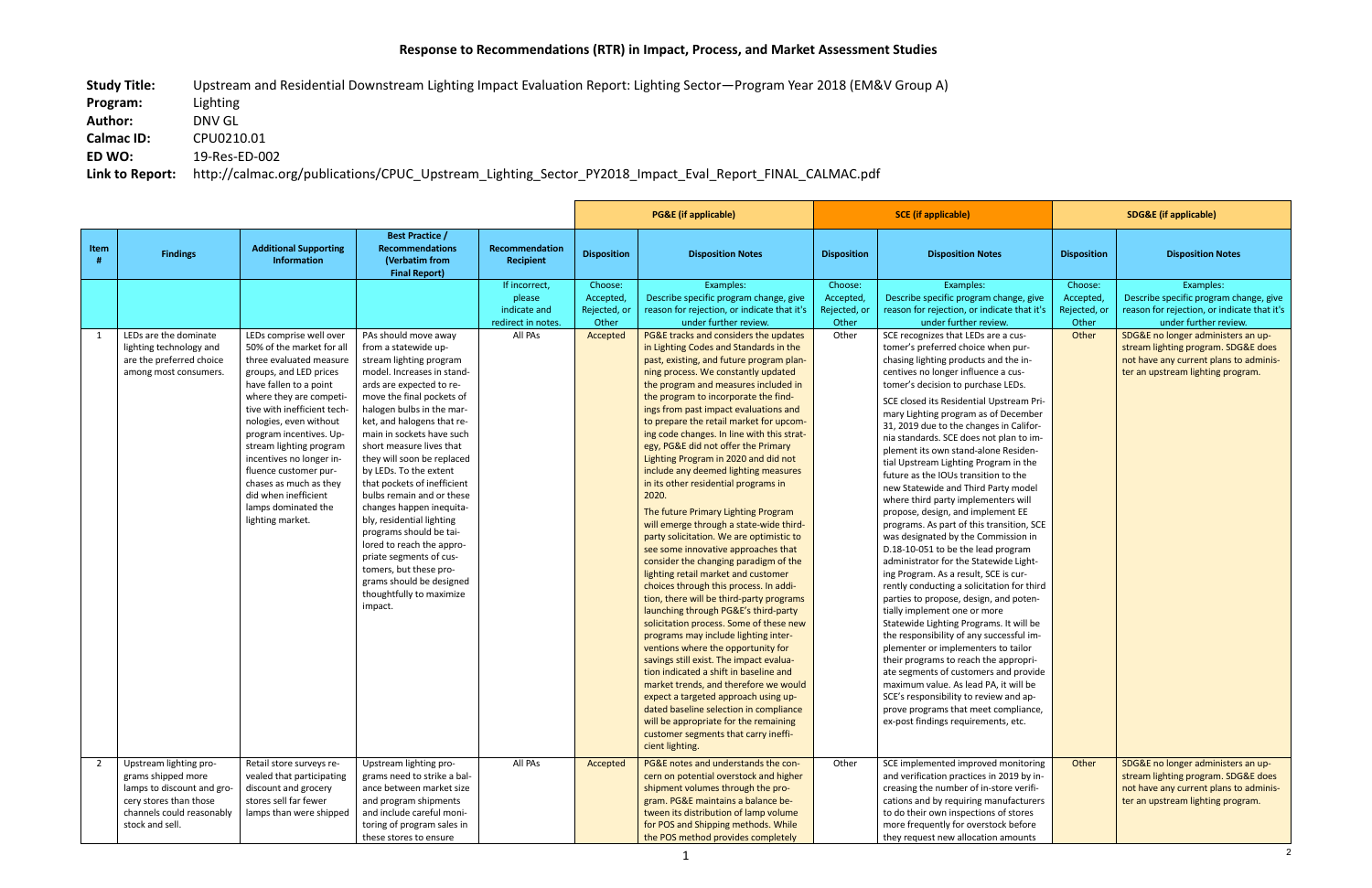|                                                                                                                                                                                                                                                                                                               |                                                                                                                                                                                                                                                                                                                                                                   |                                    | <b>PG&amp;E</b> (if applicable) |                                                                                                                                                                                                                                                                                                                                                                                                                                                                                                                                                                                                                                                                                                                                                                                                                                                                                                                                                                                                                                                                                                                                                                                                                                                                                                                                                                                                                                                                                                                                                                                                                                                                                                                                                                                                                                                                                                                                                                                                                                                                                            | <b>SCE</b> (if applicable)                                                                                                                                                                                                                                                                                                                                                                                                                                                                                                                                                                                                                                                                                                                                                                                                                                                                                                                                                                                                                                                                                                                                                                                                                                                                                                                                                                                                                                                                                                 | <b>SDG&amp;E (if applicable)</b> |                          |
|---------------------------------------------------------------------------------------------------------------------------------------------------------------------------------------------------------------------------------------------------------------------------------------------------------------|-------------------------------------------------------------------------------------------------------------------------------------------------------------------------------------------------------------------------------------------------------------------------------------------------------------------------------------------------------------------|------------------------------------|---------------------------------|--------------------------------------------------------------------------------------------------------------------------------------------------------------------------------------------------------------------------------------------------------------------------------------------------------------------------------------------------------------------------------------------------------------------------------------------------------------------------------------------------------------------------------------------------------------------------------------------------------------------------------------------------------------------------------------------------------------------------------------------------------------------------------------------------------------------------------------------------------------------------------------------------------------------------------------------------------------------------------------------------------------------------------------------------------------------------------------------------------------------------------------------------------------------------------------------------------------------------------------------------------------------------------------------------------------------------------------------------------------------------------------------------------------------------------------------------------------------------------------------------------------------------------------------------------------------------------------------------------------------------------------------------------------------------------------------------------------------------------------------------------------------------------------------------------------------------------------------------------------------------------------------------------------------------------------------------------------------------------------------------------------------------------------------------------------------------------------------|----------------------------------------------------------------------------------------------------------------------------------------------------------------------------------------------------------------------------------------------------------------------------------------------------------------------------------------------------------------------------------------------------------------------------------------------------------------------------------------------------------------------------------------------------------------------------------------------------------------------------------------------------------------------------------------------------------------------------------------------------------------------------------------------------------------------------------------------------------------------------------------------------------------------------------------------------------------------------------------------------------------------------------------------------------------------------------------------------------------------------------------------------------------------------------------------------------------------------------------------------------------------------------------------------------------------------------------------------------------------------------------------------------------------------------------------------------------------------------------------------------------------------|----------------------------------|--------------------------|
| Item<br><b>Additional Supporting</b><br><b>Findings</b><br>Information                                                                                                                                                                                                                                        | <b>Best Practice /</b><br><b>Recommendations</b><br>(Verbatim from<br><b>Final Report)</b>                                                                                                                                                                                                                                                                        | Recommendation<br><b>Recipient</b> | <b>Disposition</b>              | <b>Disposition Notes</b>                                                                                                                                                                                                                                                                                                                                                                                                                                                                                                                                                                                                                                                                                                                                                                                                                                                                                                                                                                                                                                                                                                                                                                                                                                                                                                                                                                                                                                                                                                                                                                                                                                                                                                                                                                                                                                                                                                                                                                                                                                                                   | <b>Disposition Notes</b><br><b>Disposition</b>                                                                                                                                                                                                                                                                                                                                                                                                                                                                                                                                                                                                                                                                                                                                                                                                                                                                                                                                                                                                                                                                                                                                                                                                                                                                                                                                                                                                                                                                             | <b>Disposition</b>               | <b>Disposition Notes</b> |
| to them through the pro-<br>gram.<br>Evaluation results also<br>suggest that there was<br>inadequate monitoring<br>and verification of pro-<br>gram lamp shipments<br>and that many participat-<br>ing retail stores were not<br>required to purchase<br>program discounted<br>lamps from manufactur-<br>ers. | program lamps are selling<br>as expected.<br>PAs should allocate more<br>resources to verify pro-<br>gram activity. This should<br>include verification of<br>shipment and delivery<br>documentation from man-<br>ufacturers and more in-<br>store verifications to con-<br>firm stocking and ade-<br>quate sell-through rates of<br>program discounted<br>lamps. |                                    |                                 | trackable sales data and does not carry<br>risk of overstock situation, the shipping<br>method is crucial to reach the Hard to<br>Reach customers and Disadvantaged<br>Communities that are largely served by<br>smaller retailers participating through<br>shipping method. In 2018, over 50% of<br>the program volume was through Point<br>of Sale (POS) method, where the track-<br>ing data matches the actual sales. In<br>2019 PG&E further increased the % of<br>completely trackable POS volume to<br>over 70% of the total program volume.<br>PG&E has thorough field verification<br>processes and invoice documentation<br>verification processes established for a<br>few years to ensure the program terms<br>are being followed by the participants.<br>In response to the findings for PY 2017<br>impact evaluations, PG&E increased<br>the number and scope of field verifica-<br>tions in PY2019. We believe this is in<br>line with the evaluation's recommen-<br>dation for the allocation of more re-<br>sources to verify program activity.<br>PG&E's QA/QC process for the primary<br>Lighting program consists of a two-<br>pronged process.<br>1. The PG&E Application Management<br>team verifies the information pro-<br>vided by manufacturer and the in-<br>voice details prior to processing<br>each invoice submitted by the man-<br>ufacturer.<br>2. The Field services Team selects a<br>random sample of participating re-<br>tailers to visit and conduct periodic<br>spot checks, for each manufacturer.<br>The team obtains store man-<br>ager/owner authorization to con-<br>duct the spot checks to collect the<br>following information. The spot<br>checks confirm the following as-<br>pects:<br>• Products are sold and displayed<br>appropriately. If products are not<br>available, then work with the<br>store manager to determine if the<br>products are in stock and can be<br>moved to the appropriate area of<br>the store.<br>• All products have ENERGY STAR<br>logo on packaging.<br>• Correct signage and marketing is<br>displayed. | into SCE's internal CRM database.<br>In 2019, SCE also implemented a new<br>program process-duplicate detec-<br>tion-to prevent more than one manu-<br>facturer from shipping to a single re-<br>tailer, and thereby preventing over-<br>stock. SCE also spaced out their alloca-<br>tion periods and halted shipments ear-<br>lier in the year.<br>If overstock is found during the in-store<br>investigation, the inspector documents<br>the amounts and take pictures. This is<br>reported back to SCE. The manufac-<br>turer is contacted in order to pick up<br>overstock and deliver to an under-<br>stocked retailer (manufacturer's cost).<br>The manufacturer provides SCE a Bill of<br>Lading from the trucking company<br>showing the pick-up and delivery of<br>stock. After the exchange, another in-<br>spection is conducted to make sure nei-<br>ther retailer is overstocked.<br>With the exception of the manufactur-<br>ers working with the big-box stores,<br>SCE reduced the allocation amounts<br>per manufacturer in 2019.<br>It is important to note, however, that<br>even if certain stores were over-<br>stocked, the light bulbs are not perisha-<br>ble-it is likely that these bulbs entered<br>the California market (perhaps in differ-<br>ent ways than the Program intended<br>i.e., bulk sales, giveaways), and pro-<br>vided benefits because they could be<br>sold at a reduced price which would<br>have contributed to the overall decline<br>in LED prices over this time period. |                                  |                          |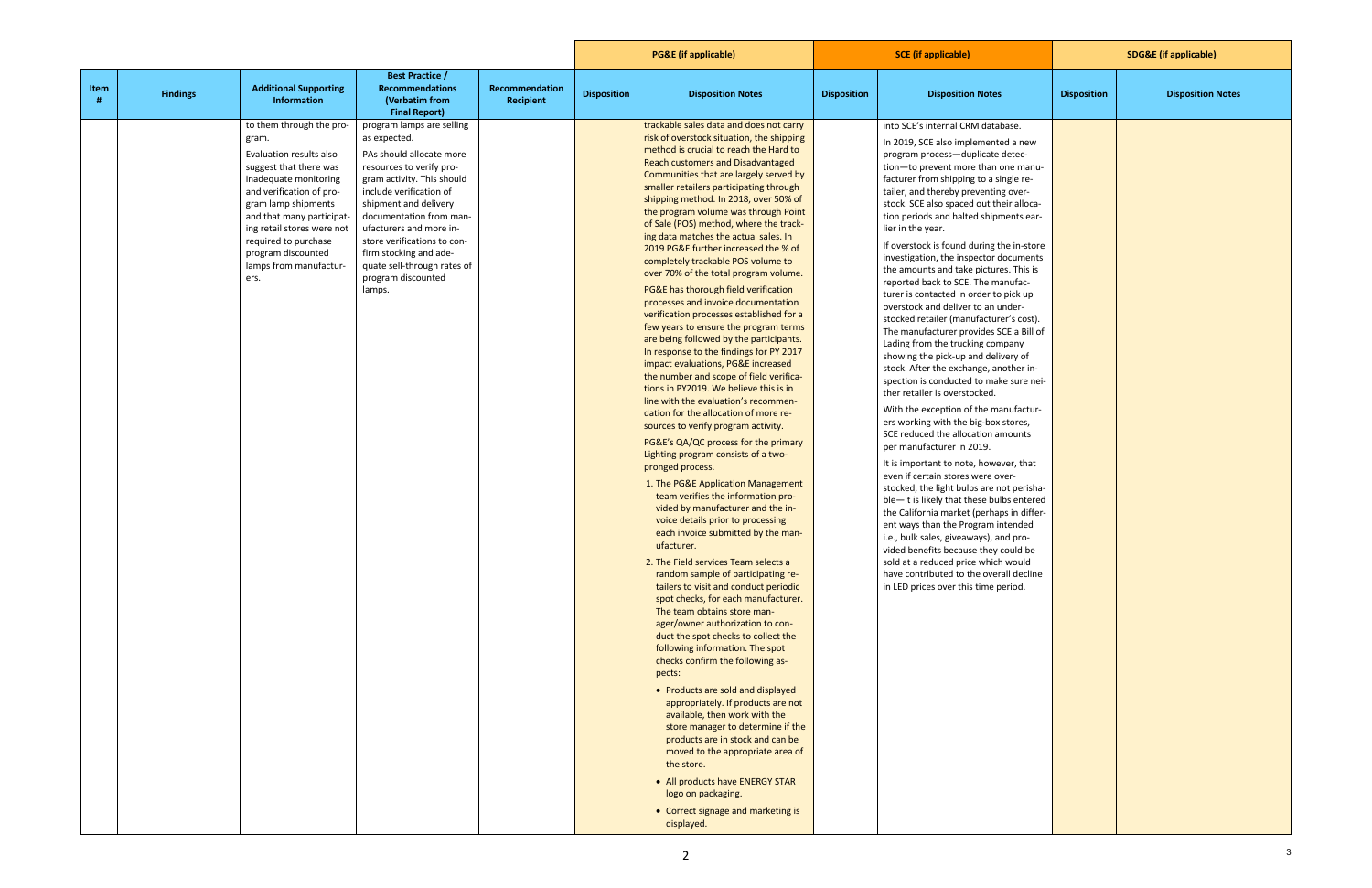|                |                                                                                                                                                                                                             |                                                                                                                                                                                                                                                                                                                                                                                                |                                                                                                                                                                                                                                                                                    |                             |                    | <b>PG&amp;E</b> (if applicable)                                                                                                                                                                                                                                                                                                                                                                                                                                                                                                                                                                                                                                                                                                                                                                                                                                                                                         |                    | <b>SCE</b> (if applicable)                                                                                                                                                                                                                                                                                                                                                                                                                                                                                                                                                         |                    | <b>SDG&amp;E</b> (if applicable)                                                                                                                         |  |
|----------------|-------------------------------------------------------------------------------------------------------------------------------------------------------------------------------------------------------------|------------------------------------------------------------------------------------------------------------------------------------------------------------------------------------------------------------------------------------------------------------------------------------------------------------------------------------------------------------------------------------------------|------------------------------------------------------------------------------------------------------------------------------------------------------------------------------------------------------------------------------------------------------------------------------------|-----------------------------|--------------------|-------------------------------------------------------------------------------------------------------------------------------------------------------------------------------------------------------------------------------------------------------------------------------------------------------------------------------------------------------------------------------------------------------------------------------------------------------------------------------------------------------------------------------------------------------------------------------------------------------------------------------------------------------------------------------------------------------------------------------------------------------------------------------------------------------------------------------------------------------------------------------------------------------------------------|--------------------|------------------------------------------------------------------------------------------------------------------------------------------------------------------------------------------------------------------------------------------------------------------------------------------------------------------------------------------------------------------------------------------------------------------------------------------------------------------------------------------------------------------------------------------------------------------------------------|--------------------|----------------------------------------------------------------------------------------------------------------------------------------------------------|--|
| Item           | <b>Findings</b>                                                                                                                                                                                             | <b>Additional Supporting</b><br>Information                                                                                                                                                                                                                                                                                                                                                    | <b>Best Practice /</b><br><b>Recommendations</b><br>(Verbatim from<br><b>Final Report)</b>                                                                                                                                                                                         | Recommendation<br>Recipient | <b>Disposition</b> | <b>Disposition Notes</b>                                                                                                                                                                                                                                                                                                                                                                                                                                                                                                                                                                                                                                                                                                                                                                                                                                                                                                | <b>Disposition</b> | <b>Disposition Notes</b>                                                                                                                                                                                                                                                                                                                                                                                                                                                                                                                                                           | <b>Disposition</b> | <b>Disposition Notes</b>                                                                                                                                 |  |
| $\overline{3}$ | A baseline that includes                                                                                                                                                                                    | Gross unit energy savings                                                                                                                                                                                                                                                                                                                                                                      | Unit energy savings will                                                                                                                                                                                                                                                           | All PAs                     | Accepted           | • If the store manager is aware of<br>the program and if they received<br>signage/marketing materials with<br>their product shipment. When-<br>ever possible, the Field Services<br>Team obtains the store managers'<br>general feedback about participa-<br>tion in the program<br>• There is no product overstock (ap-<br>plicable to Shipment Method ap-<br>proach only).<br>PG&E will not be offering Primary Light-<br>ing Program for PY2020. The future<br>third-party implementers will be re-<br>sponsible to develop and implement ef-<br>ficient verification protocols to support<br>the applicable program structure. The<br>learnings from past programs and rec-<br>ommendations from the past impact<br>evaluations will be made available to<br>the selected third-party implementers<br>to adopt the best practices while devel-<br>oping the QA/QC protocols.<br>PG&E understand the changing market | Accepted           | The third parties who are participating                                                                                                                                                                                                                                                                                                                                                                                                                                                                                                                                            | Other              | SDG&E no longer administers an up-                                                                                                                       |  |
|                | inefficient lamps will con-<br>tinue to decline as LEDs<br>comprise the vast majority<br>of the market and con-<br>tinue to grow.                                                                           | for LED lamps still show<br>energy savings opportu-<br>nities. However, the rap-<br>idly transforming lighting<br>market suggests that the<br>market share of ineffi-<br>cient lamps is shrinking.                                                                                                                                                                                             | continue to decline. Resi-<br>dential lighting programs<br>should be targeted at cus-<br>tomer segments and ap-<br>plications where savings<br>opportunities still exist.                                                                                                          |                             |                    | trends and shifting baseline for the res-<br>idential lighting customer segment.<br>Hence PG&E constantly updated the<br>program and measures offered under<br>the program to incorporate the find-<br>ings from past impact evaluations and<br>to prepare the retail market for upcom-<br>ing code changes. In line with this strat-<br>egy, PG&E did not offer any Primary<br>Lighting Program in 2020 and did not<br>offer any deemed lighting measures in<br>its other residential programs. As the<br>future Primary Lighting program design<br>will emerge from the statewide third-<br>party solicitation process, these studies<br>and findings should be made available<br>as resources through the third-party<br>solicitation process for the interested<br>stakeholders.                                                                                                                                    |                    | in SCE's Statewide Lighting Program so-<br>licitation have been made aware of the<br>recommendations provided in the 2017<br>and 2018 Impact Evaluations; there-<br>fore, SCE anticipates that the third<br>party implementers' new program de-<br>signs will be targeted at customer seg-<br>ments and applications where savings<br>opportunities still exist.                                                                                                                                                                                                                   |                    | stream lighting program. SDG&E does<br>not have any current plans to adminis-<br>ter an upstream lighting program.                                       |  |
| $\overline{4}$ | Program tracking data for<br>the 2018 programs were<br>comparatively better than<br>the data for the 2017 pro-<br>grams. However, data<br>quality issues continued to<br>persist for the 2018 pro-<br>gram. | Tracking data quality is-<br>sues included missing or<br>inaccurate store names,<br>incomplete retail store<br>addresses, missing or in-<br>accurate retail store<br>phone numbers, and in-<br>accurate shipment quan-<br>tities. There were also in-<br>stances of incomplete or<br>inaccurate residential<br>customer data, including<br>missing customer service<br>addresses and incorrect | PAs need to improve<br>tracking and verification of<br>program activity. Program<br>tracking data at a mini-<br>mum should have com-<br>plete and accurate data on<br>program shipment quanti-<br>ties as well as retail store<br>addresses, phone num-<br>bers, and key contacts. | All PAs                     | Accepted           | When PG&E was offering an Upstream<br>Lighting Program prior to 2020, PG&E<br>collected the data for program ship-<br>ment quantities and retailer locations<br>from the participating manufacturers<br>and worked to maintain and update<br>the information with the most recent<br>contact information available. The de-<br>tails of tracking and verification process<br>for the shipment volume is described in<br>further detail in response to recom-<br>mendation #2.<br>As this upstream program does not di-<br>rectly communicate with the individual                                                                                                                                                                                                                                                                                                                                                        | Accepted           | SCE improved its tracking and verifica-<br>tion processes in 2019, which included<br>a more extensive review of allocation<br>shipment quantities and matching<br>quantities to invoices.<br>SCE's Primary Lighting program did not<br>directly communicate with the retailers<br>(except during inspections); this is the<br>function of the manufacturers. SCE<br>worked with manufacturers to ensure<br>they provided complete retailer infor-<br>mation for tracking and reporting pur-<br>poses. SCE also provided training to its<br>call center staff to capture additional | Other              | SDG&E no longer administers an up-<br>stream lighting program. SDG&E does<br>not have any current plans to adminis-<br>ter an upstream lighting program. |  |